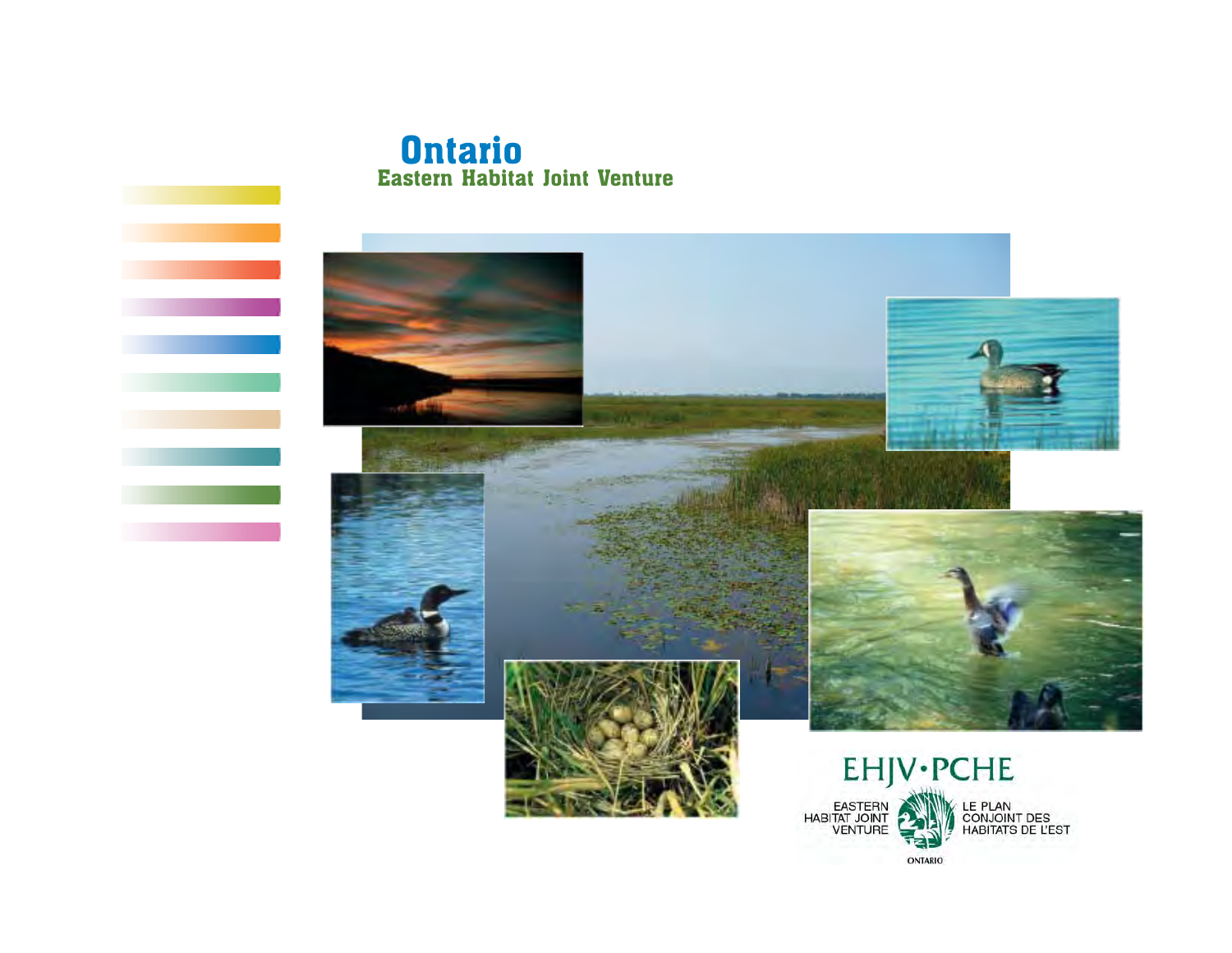## **Executive Summary Executive Summary**

The Ontario Eastern Habitat Joint Venture (OEHJV) is pleased to present its Progress Report for Fiscal Year (FY)<sup>1</sup> 2005-2006. The OEHJV continues to grow and to broaden its reach delivering conservation programs in Ontario, and its success is based on an active, dedicated partnership. The conservation partners currently involved in OEHJV activities are Environment Canada, the Ontario Ministry of Natural Resources, the Ontario Ministry of Agriculture, Food and Rural Affairs, Ducks Unlimited Canada, the Nature Conservancy of Canada and Wildlife Habitat Canada. The partnership is supported by many other organizations and individuals.

The OEHJV was created in 1989 to deliver programs in Ontario to support the North American Waterfowl Management Plan (NAWMP). This remains a key focus, with more than 10,000 acres secured, and almost 10,000 acres enhanced and managed in FY 2005-2006. Much of this work was supported through funding from the US Fish and Wildlife Service and other US sources under the *North American Wetlands Conservation Act* (NAWCA).

Recently, the OEHJV broadened its mandate to address wider issues of biodiversity, in part by incorporating the principles of the North American Bird Conservation Initiative (NABCI). Partnership activities now address the conservation of all avian species and their habitats in Ontario. Partners in the OEHJV coordinated the further development of Partners in Flight (PIF) Landbird Conservation Plans for Ontario, supported the development of the "The Landbird Habitat Program" to implement objectives of those plans, and explored the implementation of waterbird conservation with waterbird experts. In agricultural landscapes, the OEHJV supported the adoption of Beneficial Management Practices through the Agricultural Policy Framework, and Environmental Cost-Share Opportunities for Ontario Farmers through Canada-Ontario Environmental Farm Plans as well as extension materials, namely beneficial management practices books.

In 2005, OEHJV partners signed a new Implementation Agreement. This agreement recommits partners to EHJV goals in Ontario. A new five-year Implementation Plan (2006- 2010) is now under development, with input from all partners. It will be based in part on the results of several processes completed over the last year, including the continental NAWMP Assessment of the EHJV, a review of the last Implementation Plan and four comprehensive OEHJV planning workshops. The Plan will also take guidance from the 2004 NAWMP update and from other bird conservation plans as they are completed. It will include an evaluation of current program objectives and strategies for improving program delivery.

<sup>1</sup> Fiscal Year corresponds to activities occurring between April 1st 2005 to March 31st 2006.

By the nature of its partnership and mandate the OEHJV is linked with many government priorities and contributes to the success of several programs and initiatives. The past year saw explicit linkages being drawn between OEHJV programs and a number of federal and provincial programs including the conservation of Species at Risk and biodiversity, and the maintenance of healthy environments and clean water.

This year celebrates a significant achievement for OEHJV partners in the Long Point area. The Long Point wetland complex is a Globally Important Bird Area, a Provincially Significant Wetland, a globally significant site under the Ramsar Convention and a World Biosphere Reserve. The most recent accomplishment is the purchase of a registered conservation easement on 552 acres of the Murray Marsh Farm. The easement will ensure the long-term protection and integrity of this continentally important coastal wetland and its associated values for waterfowl. In order to celebrate the many achievements and partnerships that contributed to long-term habitat conservation in the Long Point area, a historical plaque was unveiled at the Big Creek National Wildlife Area on September 7, 2006.

The success of the OEHJV can be measured in the amount of habitat that has been secured, the continued and growing funding support, the number of program participants and the progress on many fronts. These are a testament to the commitment of all partners.

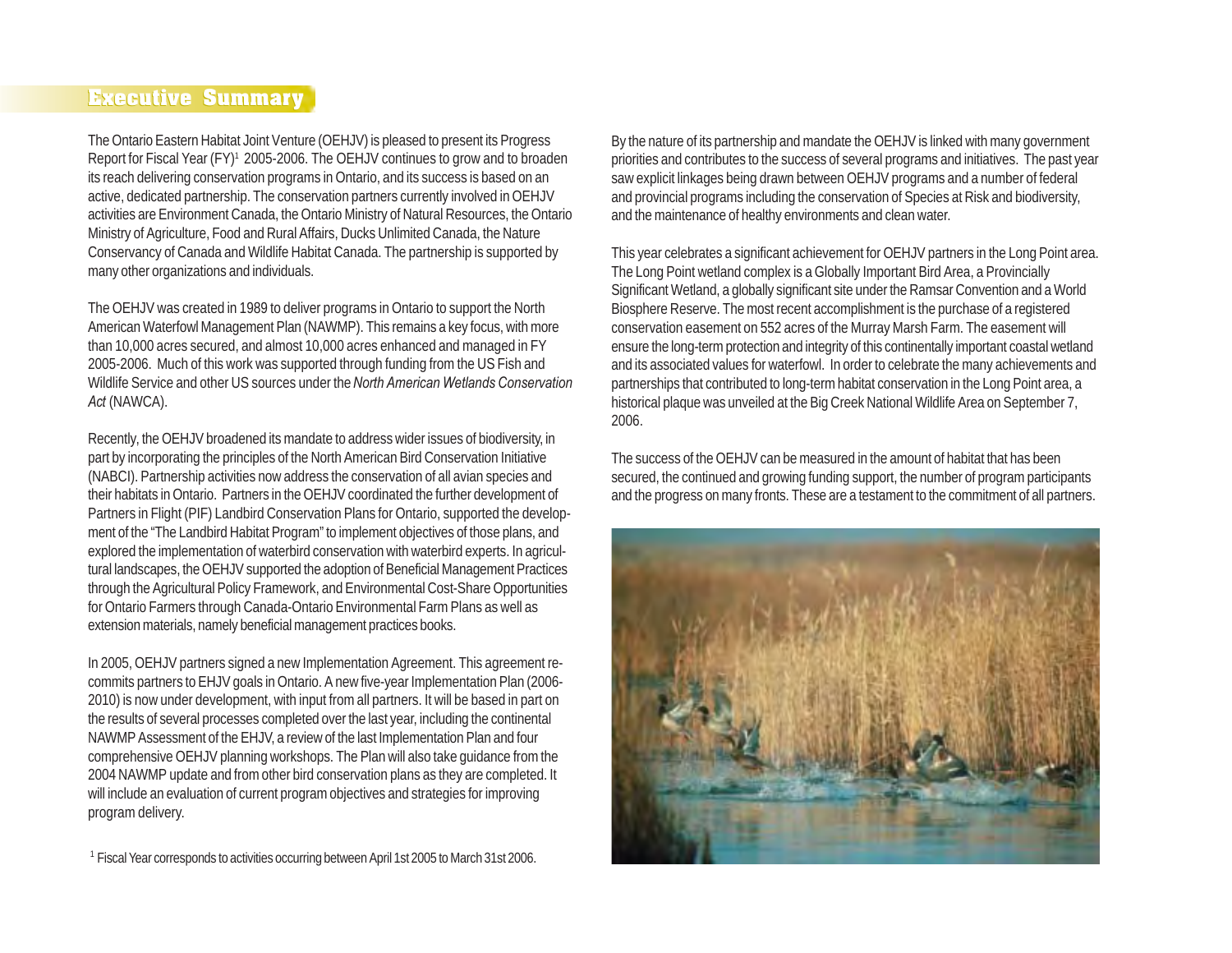## **Table of Contents**

|                                                                                                                             | IFC |
|-----------------------------------------------------------------------------------------------------------------------------|-----|
|                                                                                                                             |     |
| Key Program Activities <b>Manual Activities Constitution and Activities Constitution</b> and Activities <b>Constitution</b> |     |
|                                                                                                                             | 6   |
|                                                                                                                             |     |
|                                                                                                                             | 10  |
|                                                                                                                             |     |
|                                                                                                                             | 12  |
|                                                                                                                             | 14  |
|                                                                                                                             | 15  |



Note: All photos courtesy of Ducks Unlimited Canada except where noted.

Cover: Mallard Takes Flight courtesy Rebecca M. Zeran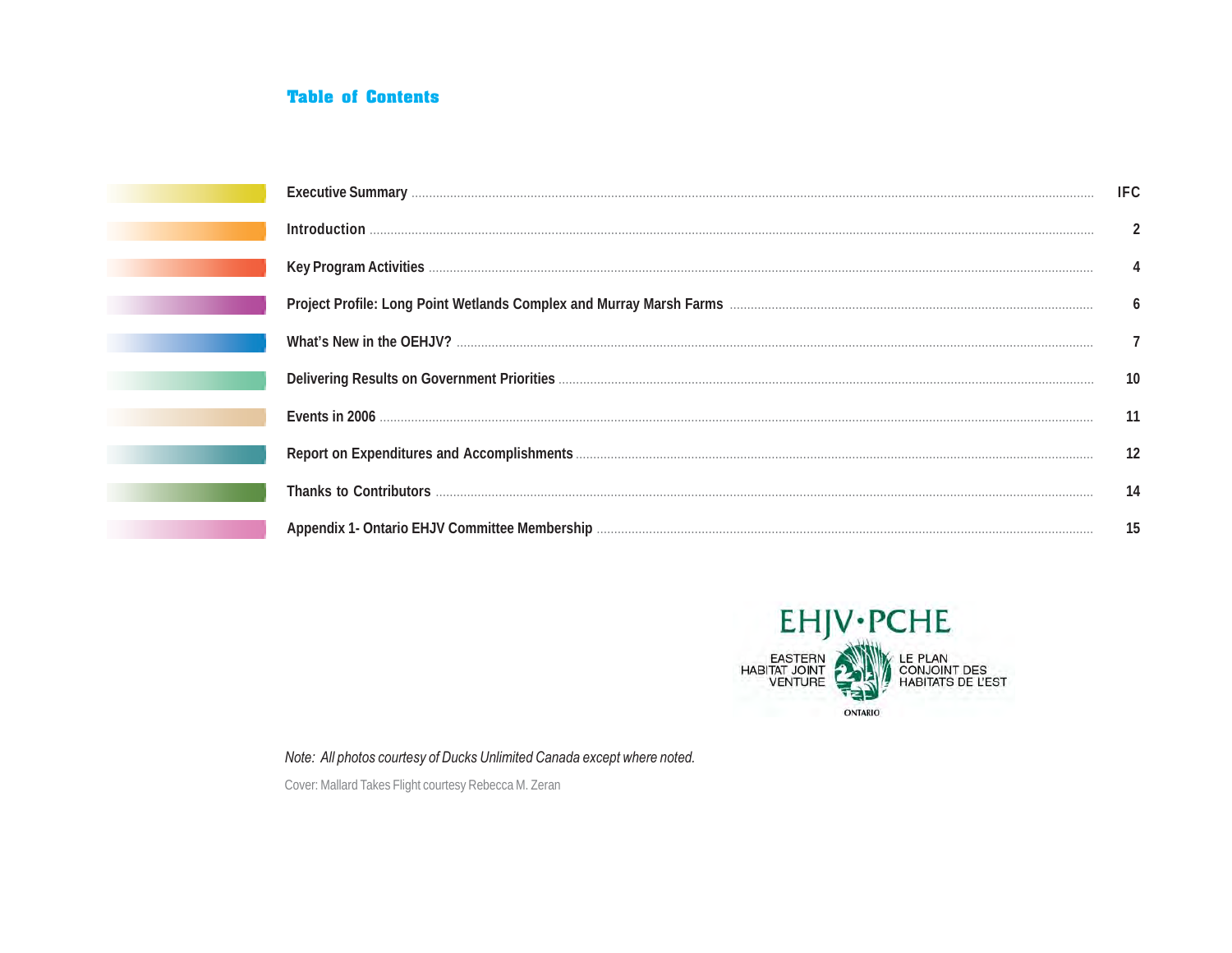## **Introduction Introduction**

The Eastern Habitat Joint Venture (EHJV) was formed in 1989, to implement the North American Waterfowl Management Plan (NAWMP) in eastern Canada. It covers the six eastern provinces – Ontario, Québec, New Brunswick, Nova Scotia, Prince Edward Island and Newfoundland and Labrador – and is one of 17 habitat joint ventures in North America that deliver conservation initiatives to meet NAWMP objectives. The NAWMP was developed in response to serious concerns about critically low numbers of waterfowl in North America. It was signed by Canada and the United States in 1986 and by Mexico in 1994, becoming a truly continental effort. It aims to ensure the survival of waterfowl populations through a number of strategies, primarily related to the conservation of waterfowl habitats.

In the EHJV, each province develops and implements its own EHJV programs, guided by continental-level planning. The Ontario EHJV (OEHJV) partners have been working together since 1989 to coordinate the delivery of programs to meet NAWMP objectives in that province. OEHJV partners, along with a wide range of agencies and organizations, developed a Strategic Plan in 1991 and an Implementation Plan in 1994 to guide the development of waterfowl and habitat conservation goals, objectives and actions. An Implementation Agreement signed in 1994 established the working arrangements for the partnership. The delivery of partner programs has been achieved primarily through partner-driven funding proposals under the U.S. *North American Wetlands Conservation Act* (NAWCA).

In the late 1990s, planning for other bird initiatives (shorebirds, waterbirds and landbirds) was initiated on a continental scale under the auspices of the North American Bird Conservation Initiative (NABCI). In 2005, a NABCI Declaration of Intent (DOI) was signed by Canada, the United States and Mexico. The DOI is the formal pronouncement by the three counties to cooperate in the conservation of the continent's bird species and the landscapes upon which they depend. The DOI serves as the public expression of support for trinational cooperation to deliver comprehensive bird conservation in North America. The OEHJV will continue to use its well-developed partnerships and synergy to coordinate programs that meet the various bird conservation objectives.

#### *By 2004, Ontario EHJV partners had reached approximately*

- 65% of the habitat securement objective,
- 74% of the habitat enhancement objective
- 87% of the policy or influence objective from the 1994 OEHJV Implementation Plan

### **Accomplishments**

Since 1986, through the efforts of all partners, almost 500,000 acres of wildlife habitat have been conserved. Over 130 million dollars have been spent in Ontario to conserve, restore, enhance and protect wetland and associated upland habitats in the province. The majority of these accomplishments took place in the Lower Great Lakes / St. Lawrence Plain (North American Bird Conservation Region 13).

### **Matchedash Bay- An Ontario EHJV Flagship Project**



#### Environment Canada

In 1988, in order to get the NAWMP underway and to demonstrate international partnerships in action, First Step Projects were initiated all across Canada. Matchedash Bay, an area located at the southeast end of Severn Sound on Georgian Bay was selected as the Ontario EHJV First Step project. It was chosen because of the high risk for wetland habitat loss, its high potential for production of waterfowl and other wetland-dependent wildlife and its importance as staging area for migrating waterfowl. The goal of the project was to *secure and manage wildlife habitat in the area and to perpetuate and increase waterfowl and other wetland-dependant wildlife, while integrating other important resource interests.*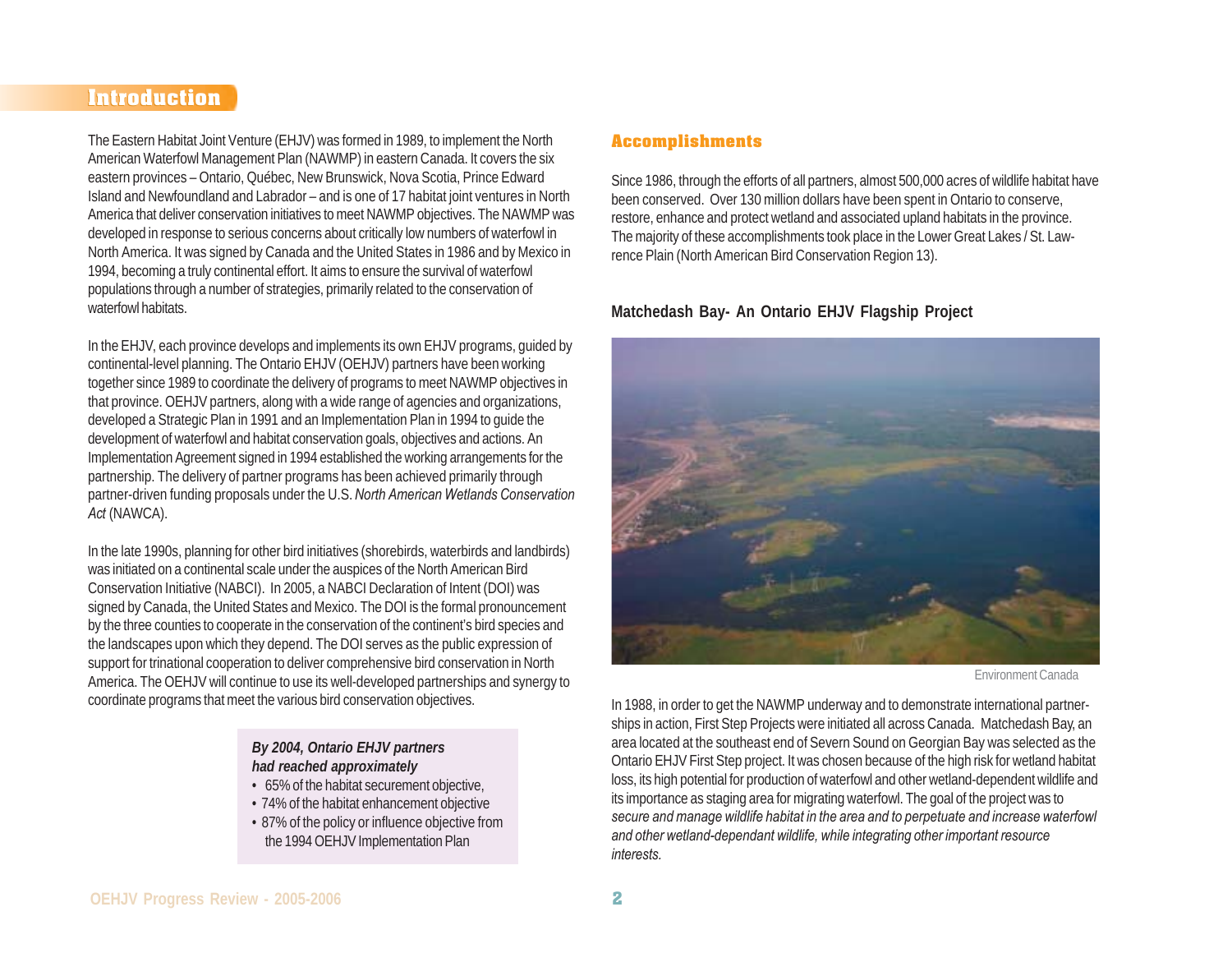#### *A Unique Canadian Landscape*

Although several features have combined to produce the beautiful, dynamic landscape at Matchedash, one distinctive feature of the area is its geology. This area is located in the contact zone of the granitic bedrock of the Canadian (Precambrian) Shield and the southern Ontario limestone. The combined effect of Earth-shaping weathering processes exposed rolling granite, and a thin soil cover results in a sparsely vegetated and rocky upland. At the same time, these forces deposited abundant soil material from surrounding uplands onto the poorly drained flat limestone floodplain, giving rise to the rich wetlands and waters of the bay. The net result is extensive habitat diversity. Marshes, swamps, fens, beaver ponds, as well as upland hardwood forests and open grass fields support breeding populations of waterfowl such as Mallards, Wood Ducks, and the Blue-winged Teal. Other wetland bird species such as Least Bittern, American Bittern, Sora, Virginia Rail, Black Tern, American Coot, Pied-billed Grebe, Marsh and Sedge Wren, and the Common Moorhen are found in the Matchedash Bay area. Apart from bird species, many other species depend on the habitat diversity of Matchedash, including the provincially rare map turtle, Blanding's turtle and five-lined skink which benefit from the area's abundant wetland and upland resources. The area has a wide range of fish, waterfowl and wildlife including the greatest diversity of amphibians and reptiles known in Canada.

By 1995, partnerships had secured over 1,840 Ha (over 4500 acres) and enhanced over 800 Ha (2000 acres) of habitat for breeding and staging waterfowl. Ongoing monitoring and management of the area by partners continues to direct OEHJV conservation activities at this First Step Project site.



#### **Structure, Goal, and Principles**

Partners of the OEHJV represented on the OEHJV's Ontario Steering Committee include the government of Canada (through Environment Canada), the government of Ontario (through the Ministry of Natural Resources and the Ministry of Agriculture, Food and Rural Affairs), Ducks Unlimited Canada, the Nature Conservancy of Canada and Wildlife Habitat Canada. There are currently two standing committees that support the Steering Committee: the Technical Committee and the Fiscal Committee (Appendix 1).

The OEHJV goal is to deliver avian conservation programs in Ontario that support NAWMP and NABCI, recognizing the following:

- Delivery of NAWMP goals will remain a priority.
- The partners are committed to the NABCI vision that bird populations and habitats are protected, restored, and enhanced through coordinated efforts at all levels, guided by sound science that results in effective protection and management.
- The partners share a common concern for the conservation of wetland, wetlandassociated upland and other upland habitats to support biodiversity and the sustainable use of those habitats and resources.
- The securement, enhancement, management and stewardship of wetlands and their associated uplands are fundamental actions required for maintaining and enhancing waterfowl and other avian populations.
- Wetland and upland conservation activities of Ontario EHJV partners make a distinct and significant contribution to other parties' efforts to conserve biological diversity and ecological integrity in Ontario.
- The adoption of sustainable land use and management practices are essential to maintaining the ecological integrity of wetlands and wetland-associated uplands.

A range of activities are necessary to deliver OEHJV goals. These include science and evaluation programs that provide the biological foundation for conservation work; on-the-ground actions such as securement and enhancement; management of habitat; and communication, education and policy activities.

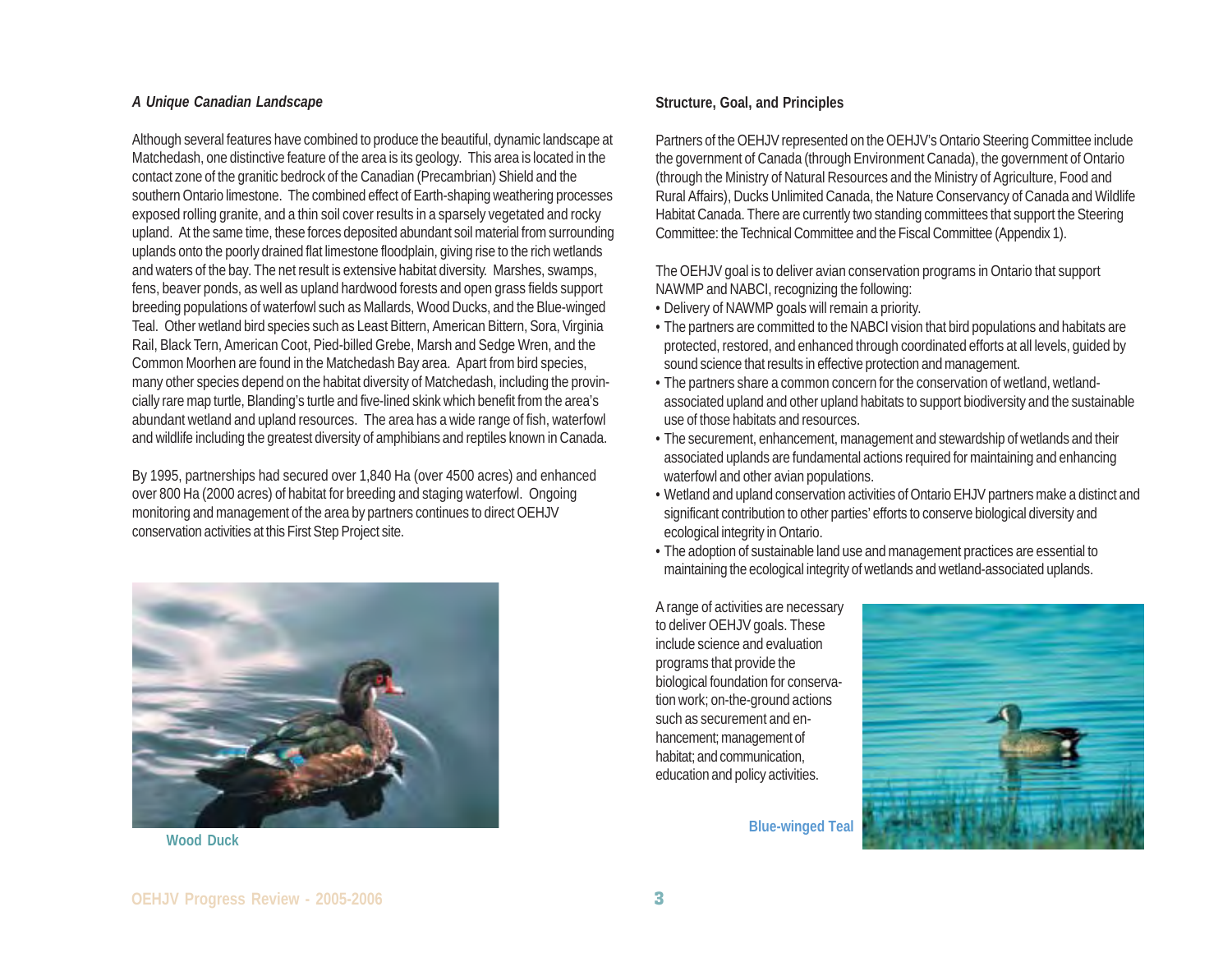# **Key Program Activities Key Program Activities**

The past two centuries of settlement in Ontario have degraded or eliminated many wetlands. By the 1980's, 68 per cent of the original wetlands south of the Precambrian Shield had already been lost as a result of urbanization, drainage, and other anthropogenic activities. Losses are even more extreme in parts of southwestern Ontario, where over 90 per cent of the original wetlands have been converted to other uses. Wetland losses have continued. To counter these impacts, a range of habitat securement, enhancement, management and stewardship activities are undertaken to conserve and improve wetland and wetland-associated habitats in the province.

#### **Habitat Securement**

Securing existing wetland and associated habitat is critical to sustaining breeding and migrating bird populations in the province. Ontario EHJV partners use a variety of techniques including fee simple acquisition, land donation, conservation easements and agreements to ensure the long-term conservation of the most important habitats within priority landscapes.

### **Habitat Enhancement**

Habitat enhancement programs include a range of techniques aimed at improving wetland and associated habitats for waterfowl and wildlife.



• The installation of nesting structures such as wood duck nest boxes increases the carrying capacity of wetlands, and replaces therequirement for a ready supply of large cavity filled trees – a vanishing component in many parts of Ontario

**Nest Box Nest Box**

- The enhancement of wetlands in some areas by excavation, or by constructing earthen berms to imitate the rolling topography required for small ephemeral and vernal ponds for pairing habitat. These areas are always associated with more permanent wetlands to provide secure nesting and brood rearing habitat.
- The securement of upland areas in farming communities, in conjunction with wetlands as well as enhancing nesting areas through modified agricultural techniques such as conservation tillage practices, livestock grazing practices and alternate watering systems. The use of flushing bars on hay mowing equipment to minimize hen loss provides opportunities for hens to re-nest and clutch again. Grass and legume establishment on marginal lands provides dense nesting cover, and native tree and shrub planting increases habitat diversity and buffer quality to improve nesting success.

**Tractor with flushing bar**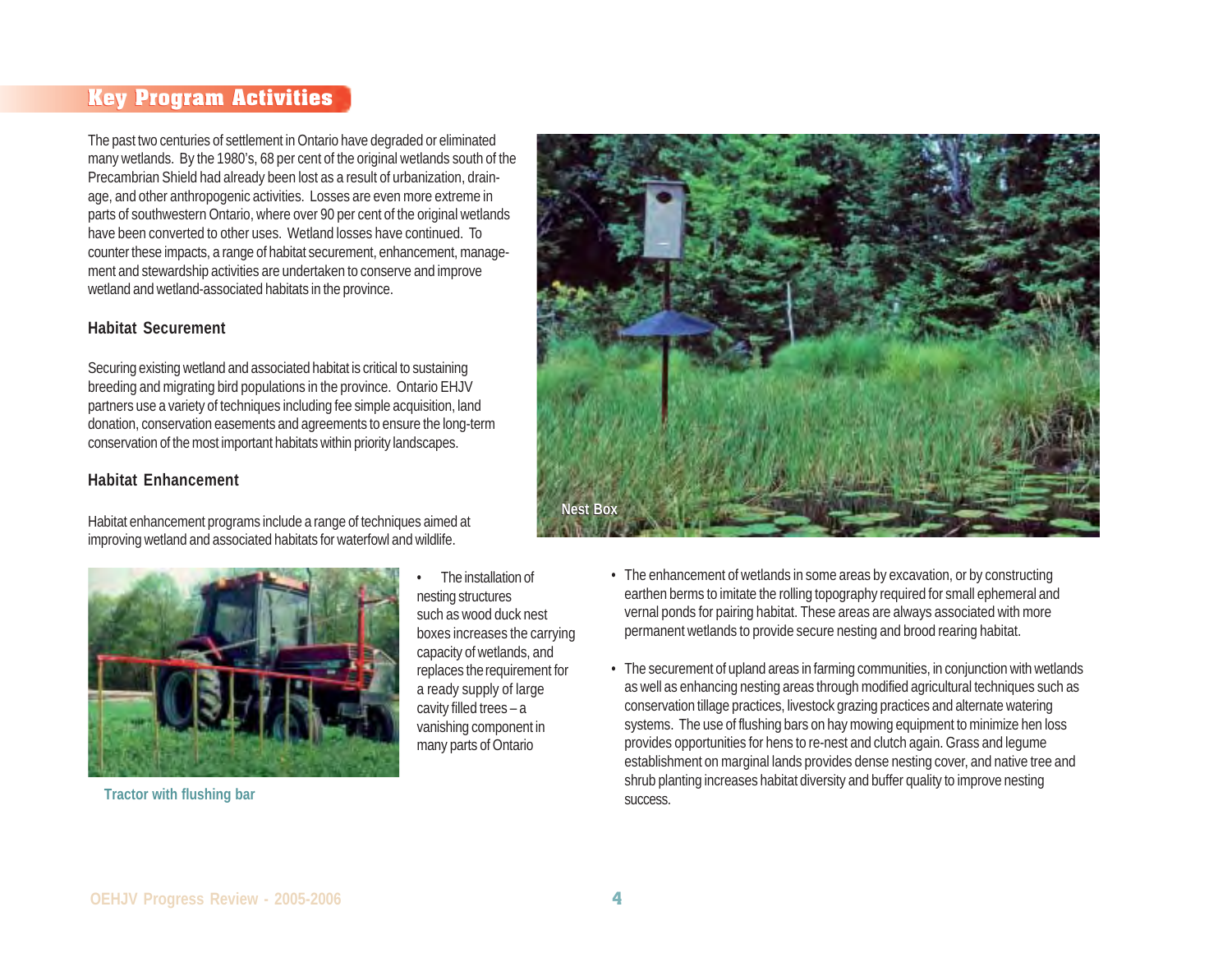#### **Habitat Management**

Projects undertaken by the OEHJV require ongoing management to help ensure maximum benefits for the long term. Management activities include:

- water level management,
- repairing fences and equipment,
- maintaining water control structures,
- managing beaver activity,
- replanting vegetation,
- cleaning and repairing nesting structures, and;
- cleaning debris from spillways.

For many secured lands, property-specific management plans are developed. OEHJV partners assist in the development and review of such plans and, where appropriate, assist with the implementation of management activities (in some cases with the assistance of



**Cleaning a water control structure**

volunteers). Management planning includes a review of historic vegetation communities and assessment of the feasibility of restoring habitat to historic conditions. Traditional recreational use is also reviewed to assess the feasibility of continuing or restoring traditional uses as part of the overall enhancement or restoration process, and to manage native and non-native species.

#### **Stewardship, including extension services**

Stewardship activities either promote (through communication and education) or directly result in the sustainable use of land for the purposes of conserving wildlife and the habitats on which they depend. OEHJV extension services provide information and professional habitat advice to private landowners who learn about the impacts of land use on wetlands, watersheds and natural areas. This information helps to foster a conservation ethic and can influence landowners to take direct action (without legal or binding agreements) to conserve, enhance and protect the natural values on their property. For example, the voluntary use of best management practices such as excluding cattle from watercourses or planting permanent vegetative cover along a watercourse to enhance water quality are stewardship activities that result in more sustainable land use–ultimately enhancing and conserving wildlife habitat. The OEHJV partners work in a landscape dominated by private land ownership, therefore our stewardship activities are essential to engage landowners in planning, securement, restoration and enhancement.

#### **Policy Activities**

A number of large-scale issues significantly influence landscapes upon which waterfowl depend. These include agriculture, energy, pollution, climate change, transportation, urban development and water supply. To the extent that OEHJV direct conservation programs alone cannot meet objectives in Ontario, efforts to influence or modify the existing legislation, programs and policies of federal, provincial or municipal governments pertaining to preservation of watersheds, wetlands and wildlife, sustainable water-use practices and sustainable land-use practices are equally important.

#### **Evaluation**

The overall success of OEHJV programs depends on effective planning, implementation, evaluation and monitoring of our conservation actions on waterfowl populations and habitat. The main objectives of our evaluation program are to assess whether conservation programs are contributing to the conservation of waterfowl populations and their habitats. Program activities such as research and assessment will also help to validate the biological assumptions used in developing conservation programs and test the efficacy of specific conservation activities.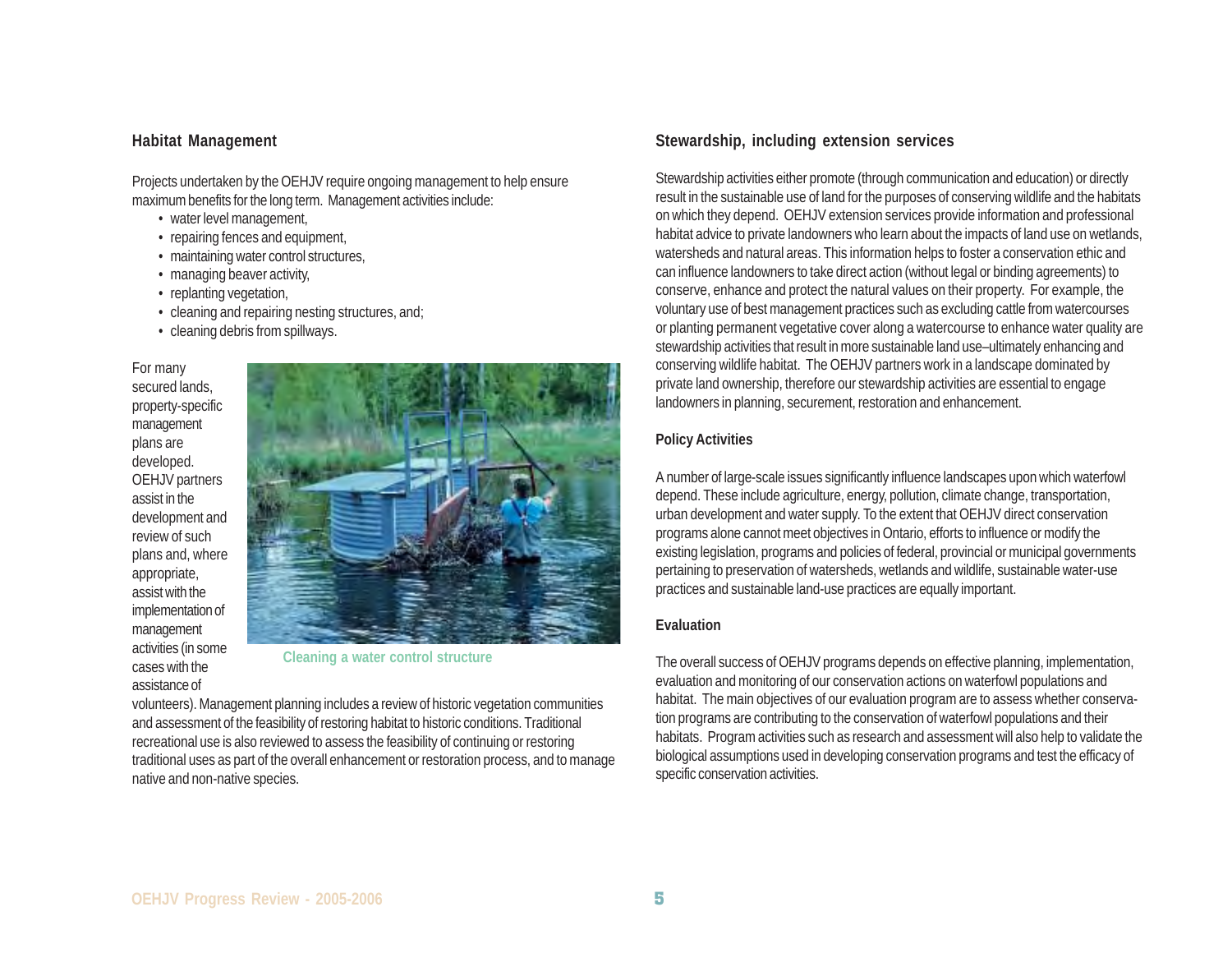# **Project Profile:**

# Long Point Wetland Complex Long Point Wetland Complex and Murray Marsh Farms

The Murray Marsh Farms project in the Long Point Wetland Complex is an excellent example of the key strategies used in the OEHJV.

The Long Point Wetland Complex is recognized and designated by many organizations and initiatives including:

- designation as a Globally Important Bird Area (IBA) by Birdlife International,
- identification as a Provincially Significant Wetland by the Ontario Ministry of Natural Resources,
- protected as a Provincial Park by Ontario Parks,
- listing as a wetland of international importance under the Ramsar Convention on Wetlands, and;
- designation as a World Biosphere Reserve by the United Nations.

Situated within Bird Conservation Region (BCR) 13 under the North American Bird Conservation Initiative (NABCI) and identified as a priority in the North American Waterfowl Management Plan, the North American Colonial Water Bird Conservation Plan and the Canadian Shorebird Conservation Plan, this area is recognized as vital to North American bird populations.

This conservation easement purchase further exemplifies the width and breadth of the OEHJV partnership with the participation of six key funding agencies – Ducks Unlimited Incorporated, Ducks Unlimited Canada, the United States Fish and Wildlife Service (through NAWCA), The Nature Conservancy of Canada, Environment Canada and the Ontario Ministry of Natural Resources – as well as that of additional private sources.

The Complex includes the Long Point Marshes, Big Creek Marsh, Inner Bay and Turkey Point Marsh. This area is recognized as the most important waterfowl staging area in Ontario, receiving almost 12 million waterfowl use days annually (8.7 million fall and 3.1 million spring). Approximately 25 percent of North America's canvasbacks migrate through Long Point, as do large numbers of black ducks, mallards, redheads and scaup, and more than 100 other species of migratory birds. Canada geese from Mississippi Valley populations migrate through this complex, while Tundra swans from the Arctic also stop en route to the Atlantic seaboard. Although the Long Point Wetland Complex is used primarily by migrants, several species (mallard, blue-winged teal, wood duck, northern



pintail, American wigeon, northern shoveler, redhead, green-winged teal and giant Canada geese) are common breeders in this area.

The Murray Marsh Farms project, situated within the Complex, involved the purchase of a registered conservation easement of 552 acres on the property. Under the easement, the private landowners agreed to restrictive covenants that will ensure the long-term protection and integrity of this continentally important coastal wetland habitat. Sustainable practices on existing agricultural land combined with the protection of existing wetland, riparian and forest habitats will reduce future human impacts on the Long Point ecosystem. The securement of this property consolidates critical waterfowl migration habitat, resulting in a large, contiguous parcel of habitat along Big Creek totaling more than 2,333 acres.

This project resulted in the securement of an additional 7 percent of Big Creek Marsh and 1 percent of the Long Point Wetland Complex marshes, which increases the overall protected wetland area to almost 85 percent and 46 percent respectively.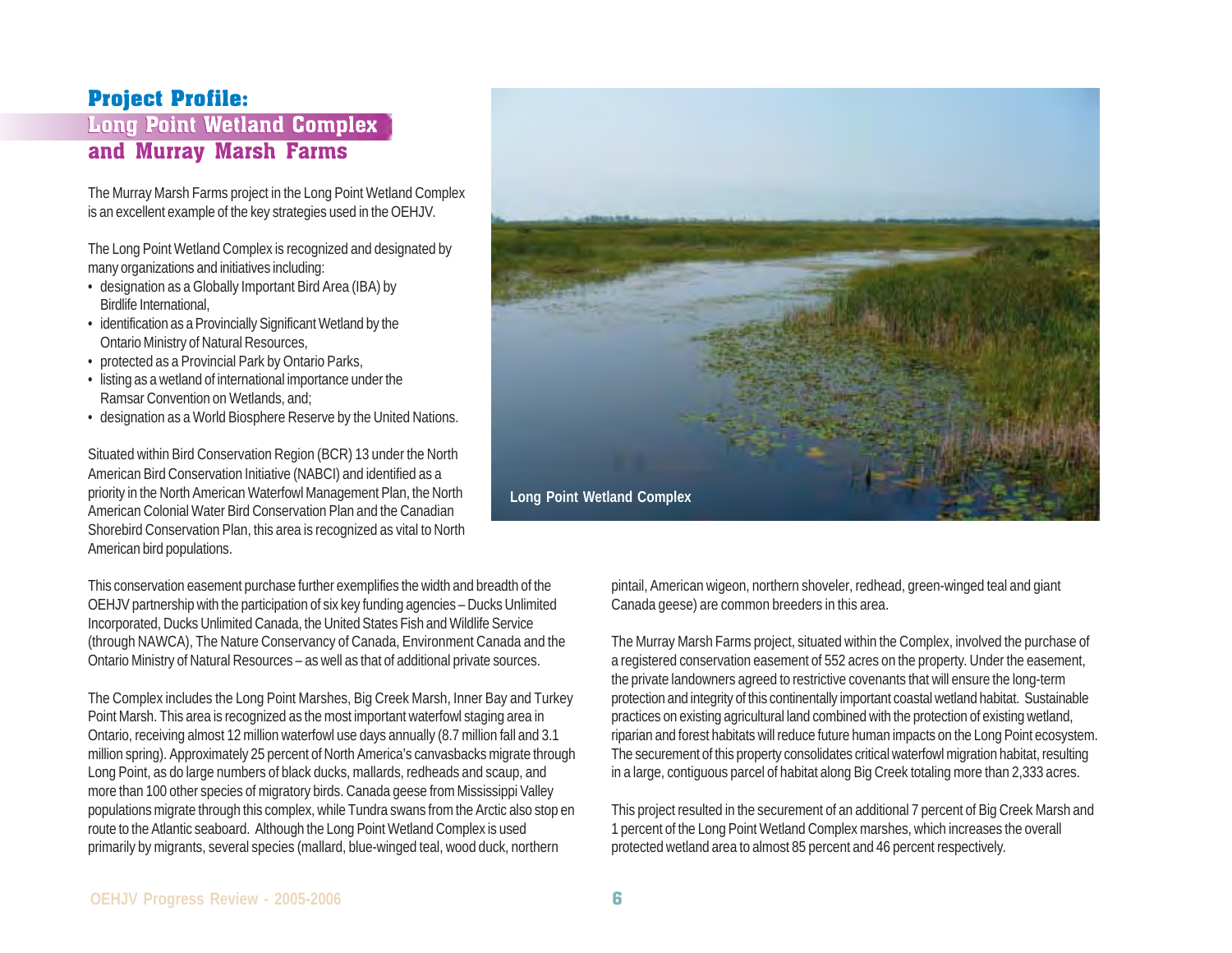# **What's New in the OEHJV?**

The past year has seen a number of changes and several significant advances in the OEHJV, related to administration and to program planning and implementation. Some of these have been completed while others are ongoing. Key changes include:

### **Re-commitment of the OEHJV Partners**

The OEHJV partners signed a new Implementation Agreement in 2005 which recommitted the partners to coordinating the implementation of EHJV activities in the province over the next 10 years. It also defined the governance structure and agency roles.

### **Revitalization of the Ontario EHJV Technical Committee**

To inform our planning processes, the Technical Committee (TC) was revived and new members were invited to participate along with the appointment of a new Chair from Environment Canada (Appendix 1). The TC provides sound scientific advice and guidance with respect to the activities of the OEHJV partnership, including setting research, monitoring and evaluation priorities.

#### **Development of a New Implementation Plan**

The OEHJV TC began to develop a new 5-year Implementation Plan in 2005. When complete, it will guide activities and priorities for the next five years. The new plan is guided by and incorporates:

- Recommendations from the continental NAWMP Assessment process, particularly with respect to science (research, monitoring and evaluation) priorities and species population and habitat objectives;
- Recommendations resulting from an extensive evaluation of the existing (1994-present) implementation plan;
- Recommendations resulting from comprehensive discussions at OEHJV workshops focused on planning for the next five years;
- Priorities and guidance from the 2004 NAWMP Update, *Strengthening the Biological Foundation*;
- Priorities and guidance from other bird plans (regional and provincial) for waterbirds, shorebirds and landbirds;
- Direction from the EHJV Board and from the EHJV Strategic Document (2004-2009); and,
- Partner agency priorities and current activities.

While recognizing the importance of existing program strategies, the new Implementation Plan will also focus on a number of other key elements:

### **Clear and measurable objectives**

The new Plan will establish habitat and population objectives that are linked with each other and can be measured on a regular basis. The population objectives will be based on long-term surveys conducted in the province. Habitat objectives will focus on implementing program activities that aid in achieving population objectives.

#### **Integration of objectives of the North American Bird Conservation Initiative**

The new Implementation Plan will focus predominantly on waterfowl and wetland habitat. However, it will also integrate objectives of and recognize benefits to the other bird groups under NABCI where guidance from existing plans is available.

### **Continued emphasis on the Biological Foundation**

The new Implementation Plan will identify specific scientific priorities, commitments and actions that will address significant information gaps, particularly those related to waterfowl and wetland habitat.

In order to strengthen its biological foundation, the Ontario EHJV Implementation Plan (2006-2010) will:

- Identify and incorporate key waterfowl breeding and staging areas;
- Identify priority species and link species objectives to surveys;
- Link habitat objectives to priority areas of highest importance continentally and regionally;
- Highlight the importance of biological models that relate priority species populations to their habitats and to management activities,
- Identify science objectives and requirements, including research, evaluation and monitoring, for species and habitats;
- Have a strong focus on program evaluation to determine the impacts of the program on species and landscape;
- Highlight the importance of continued monitoring of species and habitats;
- Identify the importance of and commitment to adaptive management to improve management performance. (Adaptive management tests our assumptions, and requires: clear, quantifiable objectives; specific biological outcomes of management actions; an evaluation process to compare outcomes with objectives; and a commitment to respond to new knowledge in future program development.);
- Commit to monitoring and assessment to test model assumption and predictions; and
- Assess the quality of information guiding decision-making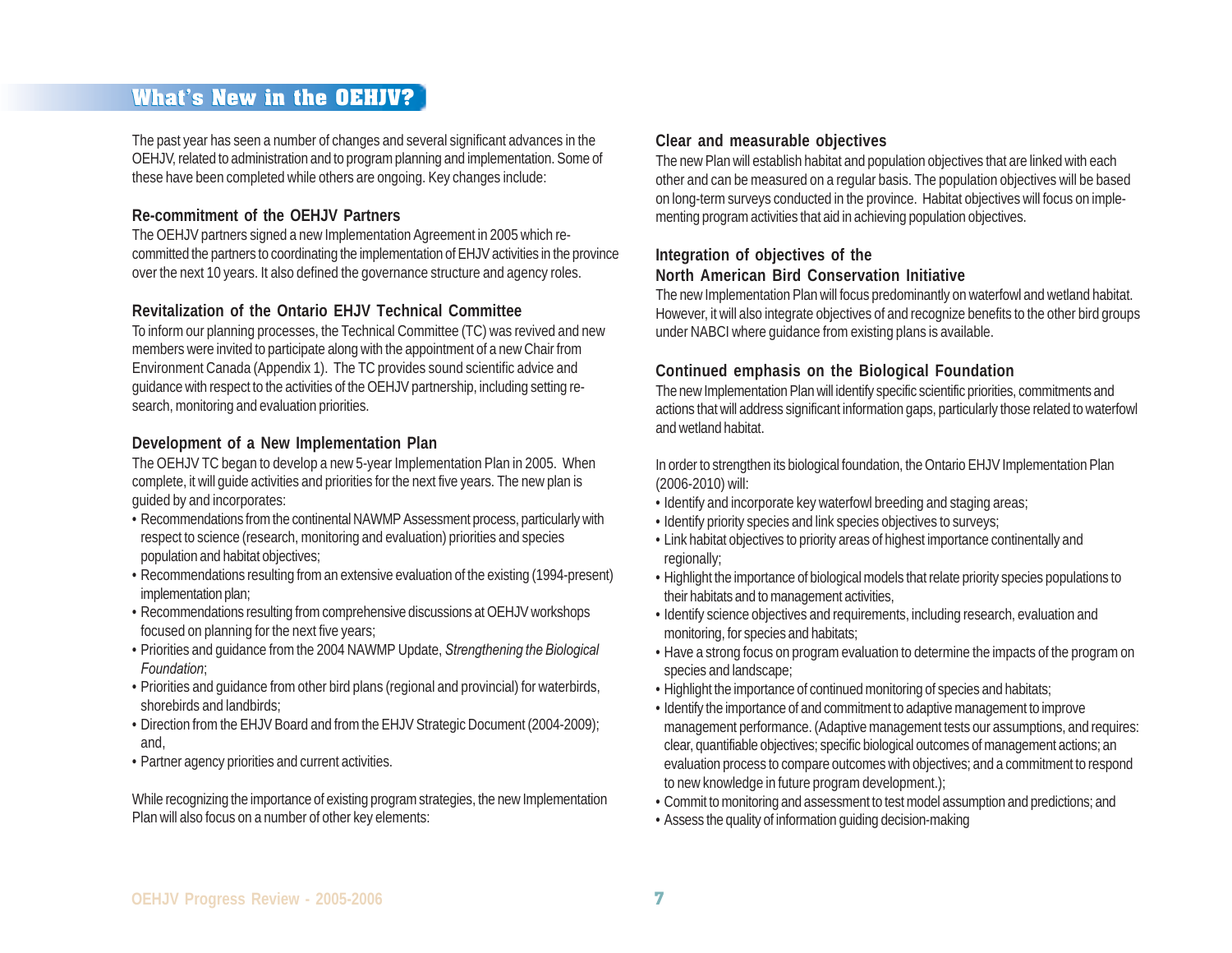

The OEHJV has fully committed to strengthen its biological foundation to ensure that sound science guides all program activities.

The Ontario EHJV partnership is helping to further the conservation of all birds through coordinated and integrated bird conservation planning activities throughout the province:

## **Landbird Conservation Planning**

Partners in Flight (PIF) is the landbird conservation component of NABCI. PIF's Mission is to sustain the distribution, diversity and abundance of landbirds throughout their natural geographic ranges. In 2004, PIF produced the North American Landbird Conservation Plan, which provides a continental synthesis of priorities and objectives to guide landbird conservation at the regional, national, and international scales. In 2003, the Ontario Ministry of Natural Resources, Environment Canada and Bird Studies Canada, initiated the development of Ontario regional landbird conservation plans to provide sciencebased priorities for conserving landbird species and their habitats.

Conservation plans which set out priority species, objectives and conservation actions are in progress for three of four bird conservation regions (BCRs) in Ontario (BCRs 7, 8, 12 and 13).

• *BCR 13 – Lower Great Lakes/St. Lawrence Plain*

The BCR 13 Ontario Landbird Conservation Plan has been peer reviewed and is targeted for publication in the fall of 2007.

- *BCR 8 Boreal Softwood Shield* and *BCR 12 Boreal Hardwood Transition* The BCR 8 and BCR 12 Ontario Landbird Conservation Plans have been circulated for peer review and are currently being revised to incorporate reviewer comments. Target date for publication is the spring of 2008.
- *BCR 7 Taiga Shield/Hudson Plain.* Conservation planning has been initiated.

In addition, the OEHJV supported the development of "The Landbird Habitat Program", a pilot program that establishes conservation agreements and conducts habitat projects on private lands in southern Ontario.

For more information on PIF in Ontario, see: http://www.bsc-eoc.org/pif/PIFOntario.html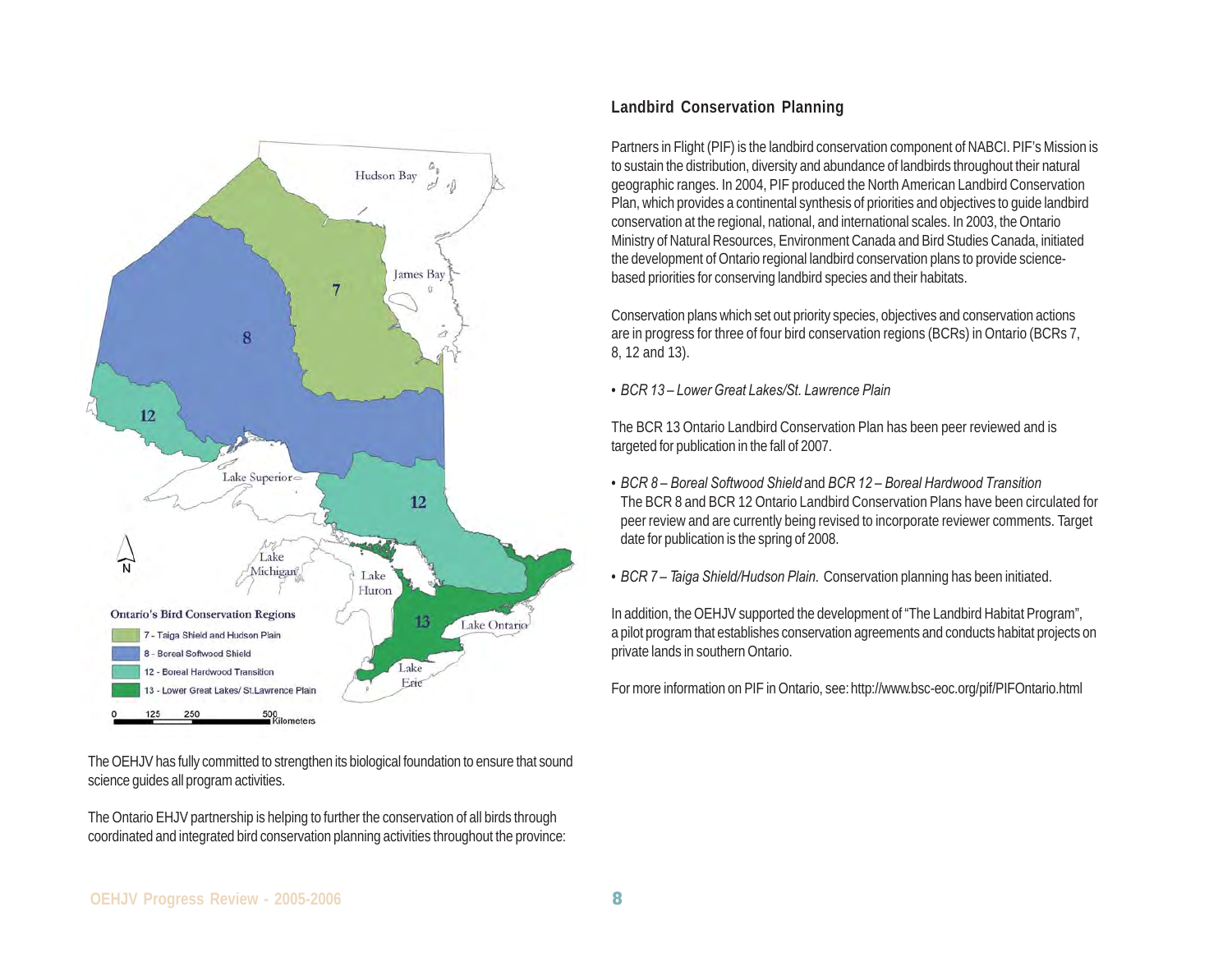#### **Waterbird Conservation Planning**

Waterbird planning in Ontario is guided by the priorities identified in continental, national and regional and provincial conservation plans:

- The North American Waterbird Conservation Plan was published in 2002; it provides an overarching continental framework and guide for conserving waterbirds at nesting sites, during migrations, and during non-breeding periods.
- Wings Over Water, Canada's Waterbird Conservation Plan, was published in 2003 and established conservation goals and priorities for waterbirds in Canada. Regional waterbird conservation plans have been drafted to address conservation needs of waterbirds at the regional scale.
- The Upper Mississippi Valley/



**Black Tern Nest**

- Great Lakes Waterbird Conservation Plan1 was recently published in draft form to address the conservation needs of waterbirds within the Great Lakes and Upper Mississippi Valley.
- Environment Canada and the Ontario Ministry of Natural Resources have recently initiated a project to draft an Ontario-specific Waterbird Conservation Plan. The plan is targeted for publication in the spring of 2008.

The OEHJV goal is to help deliver waterbird conservation throughout the province. Proposed actions include identifying priority areas for waterbirds, monitoring secretive marsh birds and identifying key habitats for species of high conservation concern.

1 http://www.fws.gov/birds/waterbirds/UMVGL/

<sup>2</sup> http://www.on.ec.gc.ca/wildlife/plans/

### **Shorebird Conservation Planning**

The province of Ontario provides vitally important staging and breeding habitat for Western Hemisphere shorebirds. Of 29 shorebird species commonly occurring in Ontario, major staging concentrations of 14 species amass in the hundreds of thousands. Of 40 species of shorebirds that breed routinely in Canada, 22 regularly breed in Ontario, including significant proportions of the populations of seven species.

In 2003, Environment Canada chaired a committee representing a range of government and non-government organizations, including several OEHJV partners, to produce the Ontario Shorebird Conservation Plan<sup>2</sup>. The Plan was developed using existing information and expert opinion in order to define the state of the shorebird resource in Ontario, to identify critical information gaps and science needs, and to identify conservation measures.



**American Coot**



**American Bittern**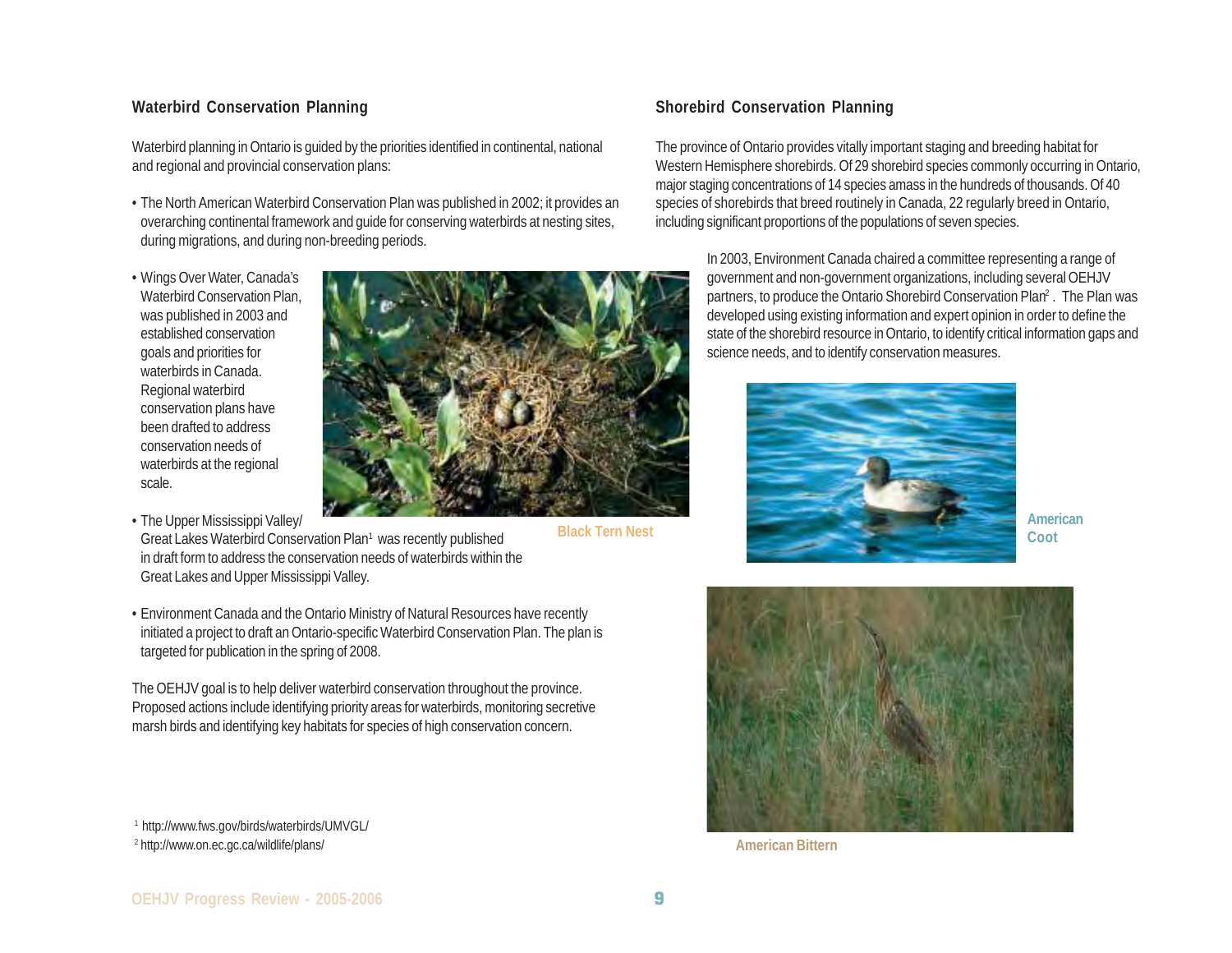## **Delivering Results Delivering Results on Government Priorities**

By the very nature of the OEHJV partnership and the work it performs, the OEHJV contributes to the success of numerous government programs and initiatives at both the provincial and federal levels. Formal and informal links between the OEHJV and various initiatives provides benefits in both directions, as the OEHJV provides expertise and guidance to and is informed by government priorities and programs.

#### **Biodiversity**

The maintenance of biodiversity has been identified as a high priority at both the federal and provincial levels. The OEHJV delivers on key actions of Ontario's Biodiversity Strategy<sup>3</sup> and the Canadian Biodiversity Strategy<sup>4</sup>. The OEHJV helps to improve understanding of the state of biodiversity, and helps conserve it through an iterative approach to conservation that includes monitoring of habitats and species and the evaluation of programs. An ecosystem approach to management and conservation is employed, and biodiversity goals are integrated into land use planning. The OEHJV takes a preventive approach to conserving biodiversity by ensuring the conservation of natural systems linkages through the securement of key habitats. Working together in partnerships to coordinate efforts and to strengthen communication has also proven effective. Such efforts have included: promoting stewardship by engaging private landowners, promoting the sustainable use of biological resources, and promoting the importance of biodiversity conservation through outreach programs.

#### **Programs on the Agricultural Landscape**

Agricultural activities undertaken by the Ontario Ministry of Agriculture, Food and Rural Affairs (OMAFRA) in relation to the OEHJV pertain to stewardship, enhancement, and extension. There are several focus areas for this work: nutrient and pest management, land and water management and biodiversity management. These are captured by the cost-share programs found under the Environment Pillar of the Agricultural Policy Framework (APF) in Ontario and the rest of Canada. Canada's APF seeks to reduce agricultural risks and provide benefits to the health of soil, water, air and biodiversity.

The APF provides cost-share funding for farmers to implement beneficial management practices (BMPs) that promote the maintenance and improvement of biodiversity in agricultural landscapes. Examples of BMPs that provide benefits to wetlands and

associated uplands include riparian area management, erosion control, grazing management, safe application of pesticides enhancing wildlife habitats while minimizing wildlife damage to crops and livestock and shelterbelt establishment. OEHJV partners can work with agricultural producers to help implement the BMPs.

OEHJV partners can identify cost-share opportunities for Ontario farmers to help them participate in conservation-friendly practices; these opportunities are available through the Canada-Ontario Environmental Farm Plan. Eligible producers must have an Environmental Farm Plan deemed appropriate in order to participate in programs such as The Canada Ontario Stewardship Program, Green Cover Canada and Canada-Ontario Water Supply Expansion Program. Funding for these programs is provided by Agriculture and Agri-Food Canada and the Ontario Ministry of Agriculture, Food and Rural Affairs under the APF. The APF is an agreement among federal, provincial and territorial governments to make Canada's agricultural sector a world leader in environmentally sustainable production. Agricultural support for the programs is led by the Ontario Farm Environmental Coalition and the local program delivery is carried out by the Ontario Soil and Crop Improvement Association.



3 Protecting what sustains us: Ontario's Biodiversity Strategy, 2005 4 Canadian Biodiversity Strategy: Canada's Response to the Convention on Biological Diversity, 1995.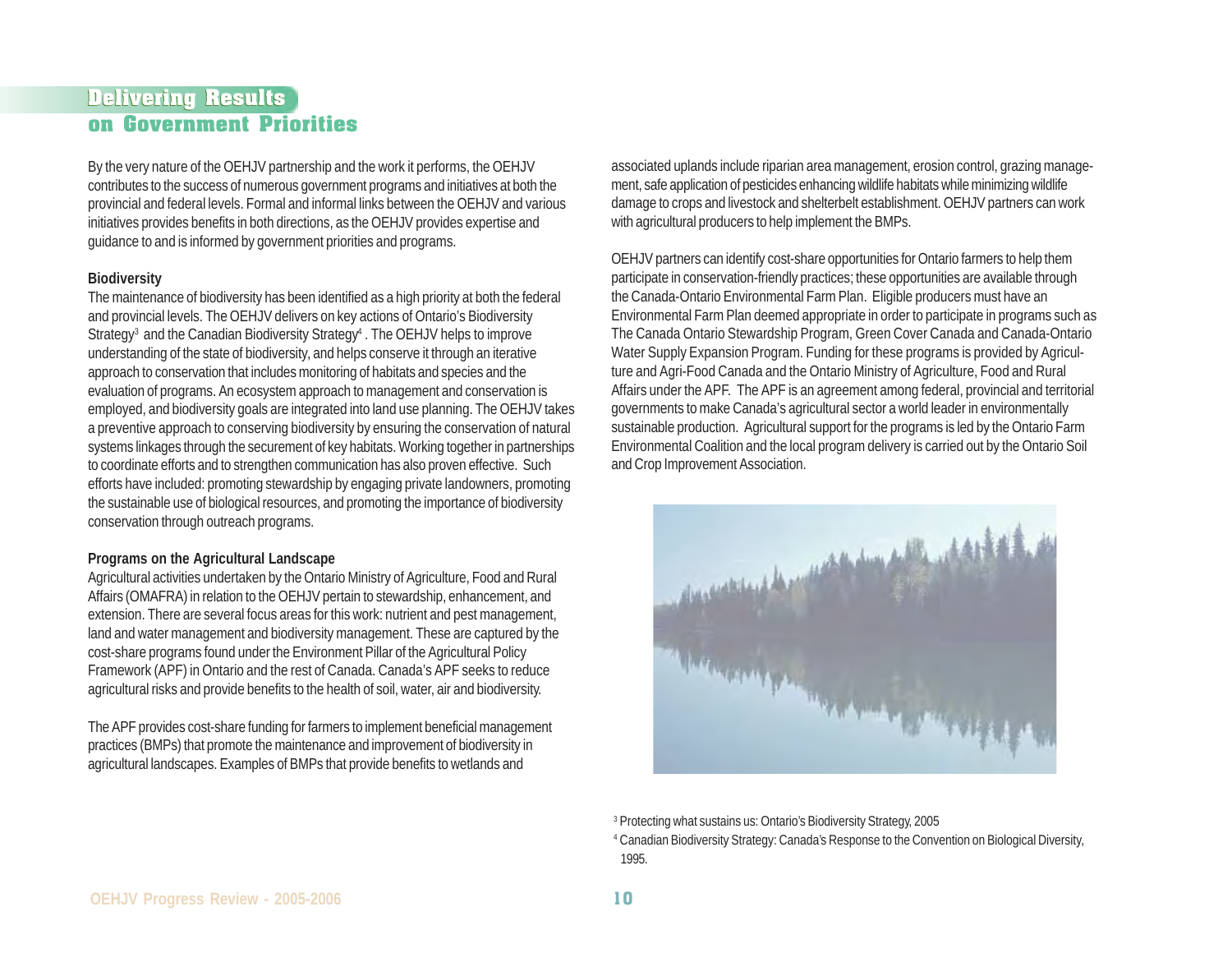# **OEHJV Events in 2006**

The following are some of the events undertaken in 2006.

### **Minesing Swamp Event (October 13, 2006)**

The Nature Conservancy of Canada and Nottawasaga Valley Conservation Authority marked the addition of 1,000 acres to Minesing Swamp. The secured area, almost 10,000 acres of which over 8,400 acres were secured by OEHJV, now includes over 15,000 acres of world class wetlands. Partners who have supported the conservation of habitat include the Nature Conservancy of Canada, the Ontario Ministry of Natural Resources,



Environment Canada, Ducks Unlimited Canada, The Nature Conservancy, Bulrush Foundation, U.S. Fish & Wildlife Service (through the *North American Wetlands Conservation Act*), and many others.

Minesing Swamp was designated as a Wetland of International Importance under the Ramsar Convention. The area supports a diverse assemblage of flora and fauna, including migrating waterfowl, herons, sandhill cranes, and the eastern prairie white fringed orchid. This event celebrates the culmination of many years of acquisition and stewardship work in the Minesing Swamp area.

## **Long Point Partnership Event (September 7, 2006):**

This Ducks Unlimited led event celebrated the addition of a conservation easement of 580 acres on the Murray Marsh Farms property to the Long Point area, and also recognized the partnership of several organizations working together to preserve the most significant marsh complex on the Canadian side of the Great Lakes. The event also marked the 20<sup>th</sup> anniversary of the North American Waterfowl Management Plan and involved the unveiling of a plaque dedicated to the Ontario EHJV partnership.

#### *Ohio State Dedication*

The Ohio State wetland dedication was held at the DUC Jeanette's Creek project on the south-east shore of Lake St. Clair to recognize the remarkable support for waterfowl habitat provided by the Ohio Division of Wildlife. The 62 acre EHJV partnership wetland project enhanced the long term quality and securement of the marsh for waterfowl and a myriad of other wildlife in an area heavily impacted by human activity. Through the State

Grant Program in the United States (US), the state of Ohio contributes nearly \$170,000 (US) annually to Ducks Unlimited Inc (DUI). DUI then matches the state funds, and together, these funds are then used to match US NAWCA funds which flow to Ducks Unlimited in Canada to support Eastern Habitat Joint Venture habitat conservation in Ontario. To date the State of Ohio has provided nearly \$2.6 million dollars to help protect and manage Ontario's critical wetland habitats.



Rebecca M. Zeran

#### *Canada-Ontario Environmental Farm Plan Workshops*

The Ontario Soil and Crop Improvement Association (OSCIA) in affiliation with the Ontario Ministry of Agriculture, Food and Rural Affairs (OMAFRA) continued to be involved in delivery of the Canada-Ontario Environmental Farm Plan to Ontario farmers. Ontario farmers continue to demonstrate a strong interest in the environment, with over 5,400 farmers voluntarily participating in one of over 330 local Canada-Ontario Environmental Farm Plan (EFP) workshops using the Third Edition Workbook between April 18, 2005 and March 31, 2006. Between April 2005 and March 31, 2006, over \$20 million dollars of APF cost share funding has been allocated for approximately 4,500 on-farm environmental improvement projects including riparian area management and projects encouraging the safe management and application of nutrients and pesticides. During this period over 80 workshops were delivered to Ontario farmers in partnership with the OSCIA.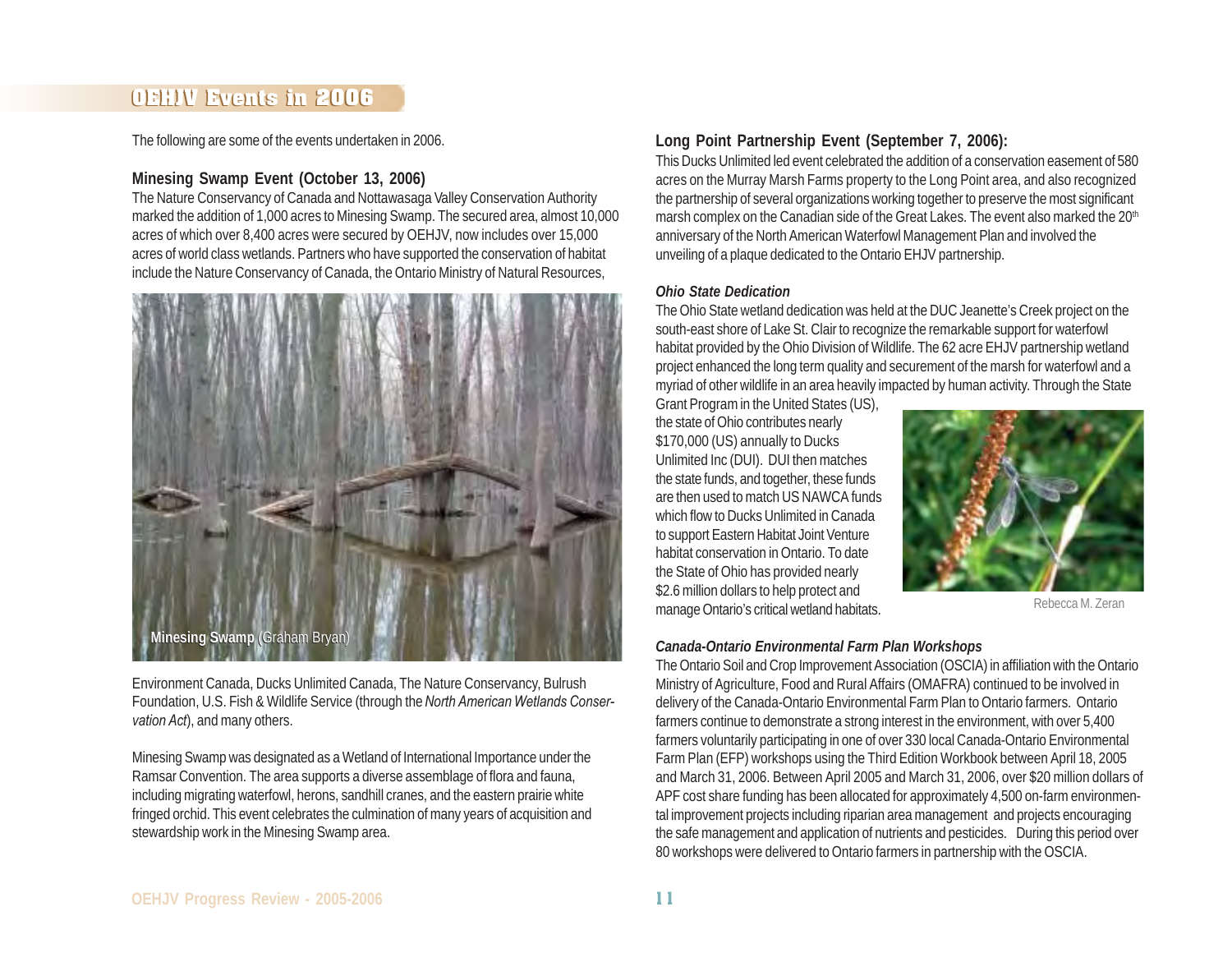# **Report on Expenditures Report on Expenditures and Accomplishments**

The EHJV has been delivering programs to meet NAWMP objectives since 1986, with the OEHJV being directly involved since 1989. While many successful activities were undertaken in the early years, delivery accelerated with funding proposals under the U.S. *North American Wetlands Conservation Act* (passed in 1989). This allowed for the flow of U.S. federal funding through the U.S. Fish and Wildlife Service, with matching U.S.-sourced non-federal funds and additional contributions from Canadian sources, to support the conservation of wetlands and associated upland habitats, primarily for the delivery of NAWMP.

The following two tables show OEHJV provincial accomplishments (by activity) and related expenditures.



#### **Table 1. Accomplishments and Expenditures by OEHJV Partners (2005-2006)**

|                               |                                             |                      | Wetland                                              |                   |                     |
|-------------------------------|---------------------------------------------|----------------------|------------------------------------------------------|-------------------|---------------------|
| <b>Program Activity</b>       |                                             | <b>Wetland Acres</b> | <b>Associated</b><br><b>Upland Acres</b> Total Acres |                   | <b>Expenditures</b> |
|                               |                                             |                      |                                                      |                   |                     |
| 1. Habitat Securement         |                                             |                      |                                                      |                   |                     |
|                               | <b>Total Acquisition</b>                    |                      |                                                      |                   |                     |
|                               | Fee-simple purchase                         | 653                  | 492                                                  | 1145              | \$1,071,746         |
|                               | Land donation                               | $\Omega$             | $\overline{0}$                                       | 0                 | \$0                 |
|                               | <b>Total Acquisition</b>                    | 653                  | 492                                                  | 1145              | \$1,071,746         |
|                               | b) Other than acquisition                   |                      |                                                      |                   |                     |
|                               | Conservation agreement                      | 5406                 | 4046                                                 | 9452              | \$308,725           |
|                               | Conservation easement                       | $\mathbf{0}$         | 0                                                    | $\mathbf{0}$      | \$16,010            |
|                               | Crown designation                           | 0                    | 0                                                    | $\theta$          | \$0                 |
|                               | Cooperative land use agreement              | 92                   | $\theta$                                             | 92                | \$400               |
|                               | Other                                       | 104                  | 4                                                    | 108               | \$754,900           |
|                               | <b>Total Other Than Acquisition</b>         | 5,602                | 4,050                                                | 9,652             | \$1,080,035         |
|                               | <b>Common Activities</b>                    | n/a                  | n/a                                                  | n/a               | \$318,234           |
|                               | <b>Total Securement</b>                     | 6,255                | 4,542                                                | 10,797            | \$2,470,015         |
|                               |                                             |                      |                                                      |                   |                     |
| 2.                            | <b>Habitat Enhancement</b>                  | 5,921                | 3,965                                                | 9,886             | \$1,272,017         |
| 3.                            | <b>Habitat Management</b>                   | 5,910                | 3,965                                                | 9,875             | \$1,586,196         |
| 4.                            | <b>Continuing Habitat Project Operation</b> | n/a                  | n/a                                                  | n/a               | \$149,600           |
| 5.                            | Stewardship                                 | 4,667                | $\mathbf 0$                                          | 4,667             | \$359,297           |
| 6.                            | <b>Communication and Education</b>          | n/a                  | n/a                                                  | n/a               | \$99,471            |
| $7_{\cdot}$                   | Coordination                                | n/a                  | n/a                                                  | n/a               | \$919,157           |
| 8.                            | Evaluation                                  |                      |                                                      |                   |                     |
|                               | Assessment                                  | n/a                  | n/a                                                  | n/a               | \$44,302            |
|                               | <b>Directed Studies</b>                     | n/a                  | n/a                                                  | n/a               | \$137,310           |
|                               | Monitoring                                  | n/a                  | n/a                                                  | n/a               | \$902,516           |
|                               | <b>Total Evaluation</b>                     | n/a                  | n/a                                                  | n/a               | \$1,084,129         |
| 9.                            | <b>Policy Adjustment</b>                    | n/a                  | n/a                                                  | n/a               | \$119,901           |
| 10. Reconnaissance and Design |                                             | n/a                  | n/a                                                  | n/a               | \$79,000            |
| <b>TOTAL</b>                  |                                             |                      |                                                      | $\overline{\ast}$ | \$8,138,782         |

*\*Note that acres are not additive; enhanced and managed acres have been previously secured.*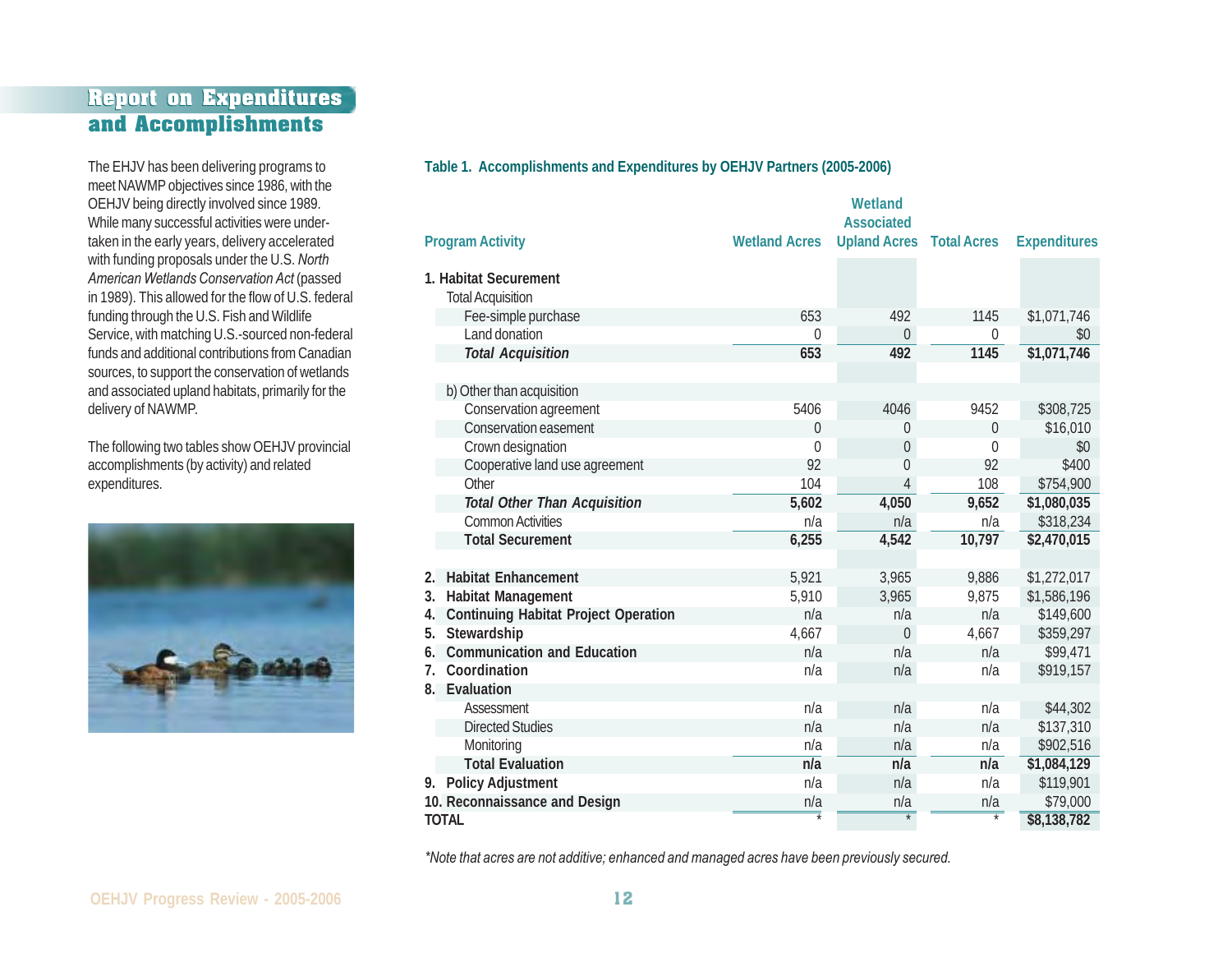## **Table 2. Cumulative Accomplishments and Expenditures by OEHJV Partners (1986-2004)**

|                                                   | <b>Wetland Associated</b>         |                   |                    |                     |
|---------------------------------------------------|-----------------------------------|-------------------|--------------------|---------------------|
| <b>Program Activity</b>                           | <b>Wetland Acres Upland Acres</b> |                   | <b>Total Acres</b> | <b>Expenditures</b> |
| 1. Habitat Securement<br><b>Total Acquisition</b> |                                   |                   |                    |                     |
| Fee-simple purchase                               | 37492                             | 9206              | 46698              | \$22,677,459        |
| Land donation                                     | 1094                              | 681               | 1775               | \$790,769           |
| <b>Total Acquisition</b>                          | 38,586                            | 9887              | 48473              | \$23,468,228        |
|                                                   |                                   |                   |                    |                     |
| b) Other than acquisition                         |                                   |                   |                    |                     |
| Conservation agreement                            | 59725                             | 60635             | 120360             | \$16,309,609        |
| Conservation easement                             | 661                               | 337               | 998                | \$1,673,189         |
| Crown designation                                 | 112265                            | 210015            | 322280             | \$5,847,439         |
| Cooperative land use agreement                    | 207                               | 1349              | 1556               | \$26,000            |
| Other                                             | $\Omega$                          | $\theta$          | $\theta$           | \$0                 |
| <b>Total Other Than Acquisition</b>               | 172,858                           | 272,336           | 445,194            | \$23,856,237        |
| <b>Common Activities</b>                          | n/a                               | n/a               | n/a                | \$6,152,000         |
| <b>Total Securement</b>                           | 211,444                           | 282,223           | 493,667            | \$47,324,465        |
|                                                   |                                   |                   |                    |                     |
| 2. Habitat Enhancement                            | 176,937                           | 275,388           | 452,325            | \$23,365,167        |
| 3. Habitat Management                             | 153,714                           | 262,522           | 416,236            | \$4,605,281         |
| 4. Continuing Habitat Project Operation           | n/a                               | n/a               | n/a                | \$2,095,000         |
| 5. Stewardship                                    | 16,449,520                        | 657,193           | 17,106,713         | \$35,526,949        |
| 6. Communication and Education                    | n/a                               | n/a               | n/a                | \$2,731,908         |
| 7. Coordination                                   | n/a                               | n/a               | n/a                | \$8,872,232         |
| 8. Evaluation                                     |                                   |                   |                    |                     |
| Assessment                                        | n/a                               | n/a               | n/a                | \$422,833           |
| <b>Directed Studies</b>                           | n/a                               | n/a               | n/a                | \$1,904,940         |
| Monitoring                                        | n/a                               | n/a               | n/a                | \$930,538           |
| <b>Total Evaluation</b>                           | n/a                               | n/a               | n/a                | \$3,258,311         |
| 9. Policy Adjustment                              | n/a                               | n/a               | n/a                | \$657,397           |
| 10. Reconnaissance and Design                     | n/a                               | n/a               | n/a                | \$4,113,000         |
| <b>TOTAL</b>                                      |                                   | $\overline{\ast}$ | $\overline{\ast}$  | \$132,549,710       |



Rebecca M. Zeran



*\*Note that acres are not additive; enhanced and managed acres have been previously secured.*

Rebecca M. Zeran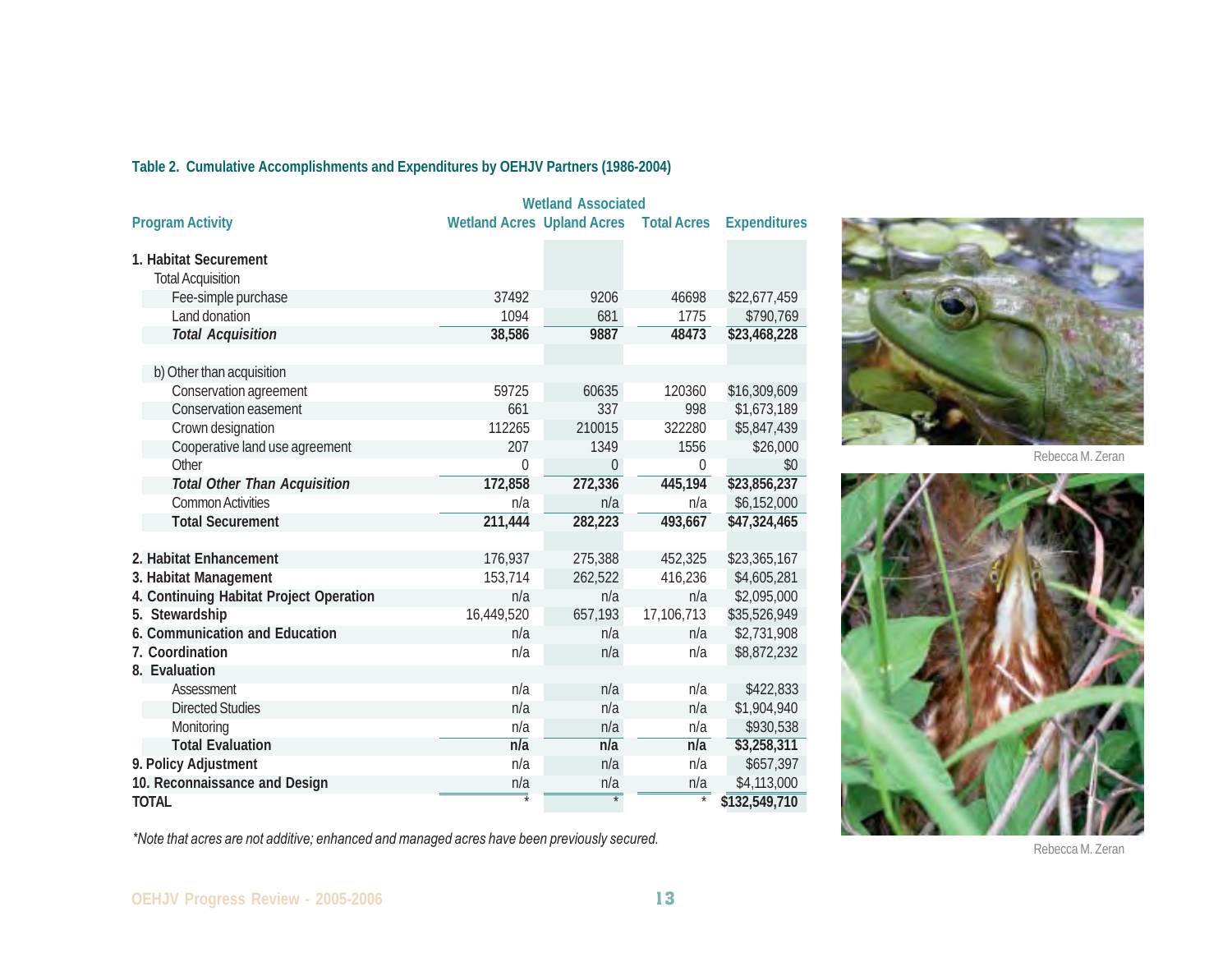# **Thanks to our Contributors! Thanks to our Contributors!**

*The partners of the OEHJV wish to thank the many contributors who share our vision and support our conservation programs.*

#### **Contributing Partners**

Agriculture and Agri-Food Canada BHP (Broken Hill Proprietary) **Billiton** Bird Studies Canada Bulrush Foundation Canada-Ontario Agreement Respecting the Great Lakes Basin Ecosystem Canadian Cattlemen's Association Couchiching Conservancy Donner Foundation Ducks Unlimited Inc. EJLB Foundation

### **Partner Contacts:**

**Ducks Unlimited Canada** (Ontario): www.ducks.ca/province/on/index.html

614 Norris Court, Unit 1 Kingston, Ontario K7P 2R9 Ph: (613) 389-0418 Fax: (613) 389-0239 Email: du\_kingston@ducks.ca

**Nature Conservancy of Canada** (Ontario): www.natureconservancy.ca

### *Ontario Administrative Centre*

115 Front Street, P.O. Box 520 Port Rowan, ON N0E 1M0 Tel: (519) 586-7773 Toll Free: (800) 249-9598 Fax: (519) 586-9777 E-mail: ontario@natureconservancy.ca Mrs. Lois Fleming Great Lakes Sustainability Fund Hamilton Community Foundation Inter-River Corporation Nancy K. Ironside Mr. Walter McClennan Mountain Equipment Co-op The Nature Conservancy Oak Ridges Moraine Foundation The Ontario Aggregate Resource Corporation Ontario Great Lakes Renewal Fund

Ontario Trillium Foundation Ottawa Field Naturalists Club Judith and Lou Probst Rural Lambton Stewardship Network Shell Canada Environment Fund John S. Speakman TD Friends of the Environment U.S. Fish and Wildlife Service (under the *North American Wetlands Conservation Act*) U.S. State Governments (States of Alabama, Ohio, South Carolina and Indiana)

### **For more information please visit our website at**http://www.on.ec.gc.ca/wildlife/ehjv/oehjv-e.htm.

**Wildlife Habitat Canada:** www.whc.org

1750 Courtwood Crescent Suite 310 Ottawa, ON K2C 2B5 Tel: (613) 722-2090 Fax: (613) 722-3318

**Environment Canada- Ontario Region** www.on.ec.gc.ca/or-home.html

355 River Road Ottawa, Ontario K1A 0H3 Tel: (613) 949-8264 Fax: (613) 949-8307

**Ontario Ministry of Natural Resources** www.mnr.gov.on.ca

300 Water Street Box 7000 Peterborough, Ontario K9J 8M5 Tel: (705) 755-1960 Fax: (705) 755-2168

**Ontario Ministry of Agriculture and Rural Affairs** www.omafra.gov.on.ca

1 Stone Road West Guelph, Ontario N1G 4Y2 Tel: (519) 826-3578 Fax: (519) 826-3259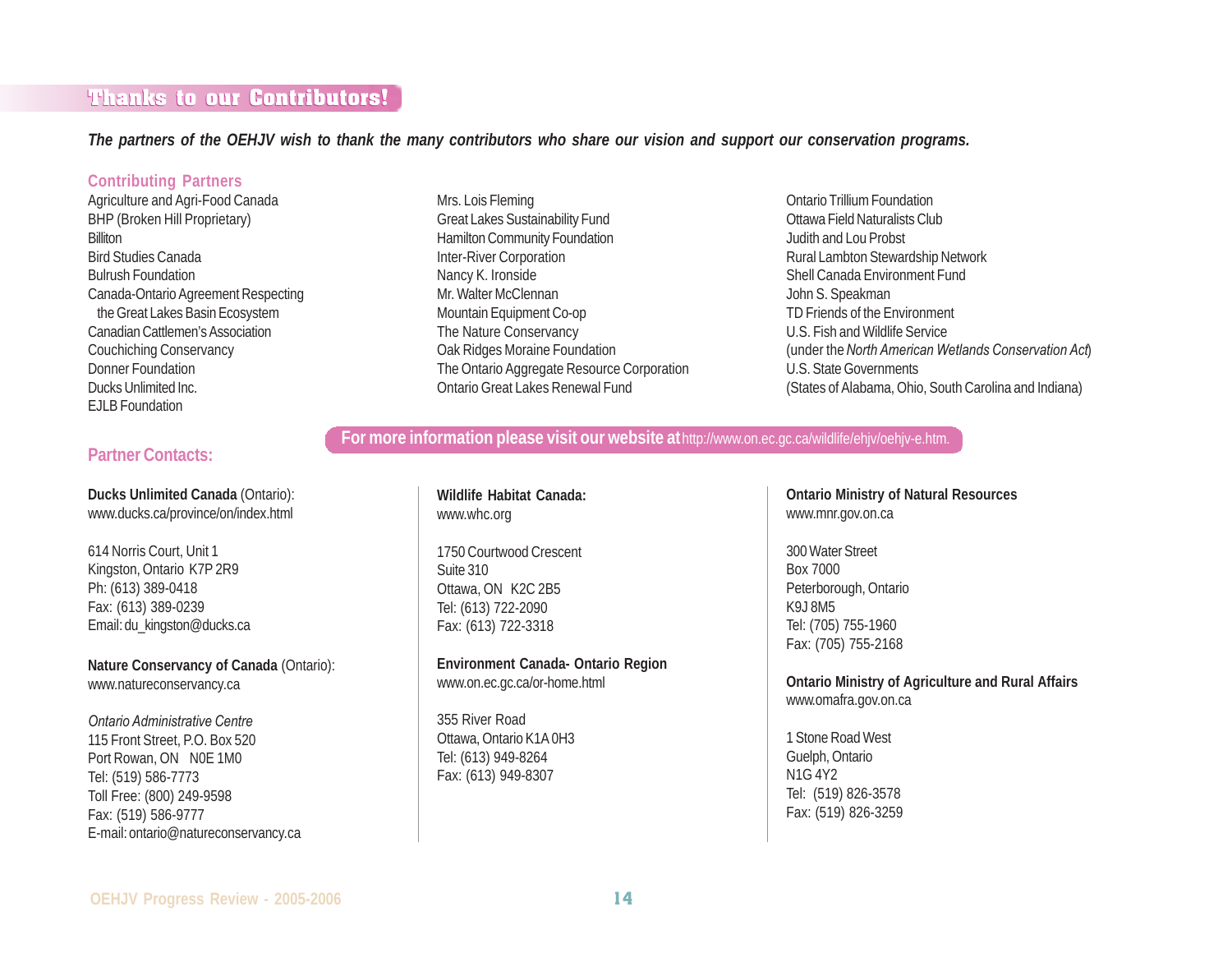## **Appendix 1 Appendix 1 Ontario EHJV Committee Membership** (2005-2007)

*Ontario EHJV Steering Committee* **Jim Mackenzie / Lois Deacon**, Co-chair Manager, Biodiversity Section Ontario Ministry of Natural Resources (Peterborough)

**Ken Ross**, Co-chair Head, Population Management Environment Canada (Ottawa)

**James Duncan** Program Manager, Southwestern Ontario Nature Conservancy of Canada (London)

**Ron Maher** Manager Provincial Operations (Ontario) Ducks Unlimited Canada (Kingston)

**Lynn McIntyre** Director of Stewardship Wildlife Habitat Canada (Ottawa)

**Peter Roberts** Environmental Management Specialist, Water Management Ontario Ministry of Agriculture, Food and Rural Affairs (Guelph)

*Steering Committee support staff* **Sandra Orsatti/ Scott Poser** Coordinator, Biodiversity/Habitat Unit Ontario Ministry of Natural Resources (Peterborough)

**Cynthia Pekarik/ Brigitte Collins** Development Biologist Environment Canada (Ottawa)

**Julie Simard/Rebecca Zeran** Conservation Biologist, Biodiversity Section Ontario Ministry of Natural Resources (Peterborough)

*Ontario EHJV Technical Committee* **Ken Ross**, Chair Head, Population Management Environment Canada (Ottawa)

**Ken Abraham** Research Scientist, Wetlands Wildlife – Wildlife Researchand Development Section Ontario Ministry of Natural Resources (Peterborough)

**Cynthia Pekarik/ Brigitte Collins** Development Biologist Environment Canada (Ottawa)

**Patrick Hubert** Wildlife Policy Advisor – Wildlife Section Ontario Ministry of Natural Resources (Peterborough)

**Joel Ingram/ Shawn Meyer** Wetlands Monitoring Biologist Environment Canada (Downsview)

**Dan Kraus** Conservation Science Manager – Ontario Region Nature Conservancy of Canada (Guelph)

**Gary McCullough** Head Habitat Biologist Environment Canada (London)

**Scott Petrie** Research Director, Long Point Waterfowl and Wetlands Research Fund Bird Studies Canada (Port Rowan)

**Brian Potter** Aquatic Ecologist - Wetlands, Biodiversity Section Ontario Ministry of Natural Resources (Peterborough) **Peter Roberts** Environmental Management Specialist, Water Management Ontario Ministry of Agriculture, Food and Rural Affairs (Guelph)

**Julie Simard / Rebecca Zeran** Conservation Biologist, Biodiversity Section Ontario Ministry of Natural Resources (Peterborough)

**Owen Steele** Head Conservation Planning – Ontario Region Ducks Unlimited Canada (Barrie)

**Steve Timmermans** Aquatic Surveys Scientist Bird Studies Canada (Port Rowan)

*Ontario EHJV Fiscal Committee* **Rick Haigh**, Chair Ontario Head of Finance Ducks Unlimited Canada (Kingston)

**Cynthia Pekarik/ Brigitte Collins** Development Biologist Environment Canada (Ottawa)

**James Duncan** Program Manager, Southwestern Ontario Nature Conservancy of Canada (London)

**Lynn McIntyre** Director of Stewardship Wildlife Habitat Canada (Ottawa)

**Julie Simard/ Rebecca Zeran** Conservation Biologist, Biodiversity Section Ontario Ministry of Natural Resources (Peterborough)